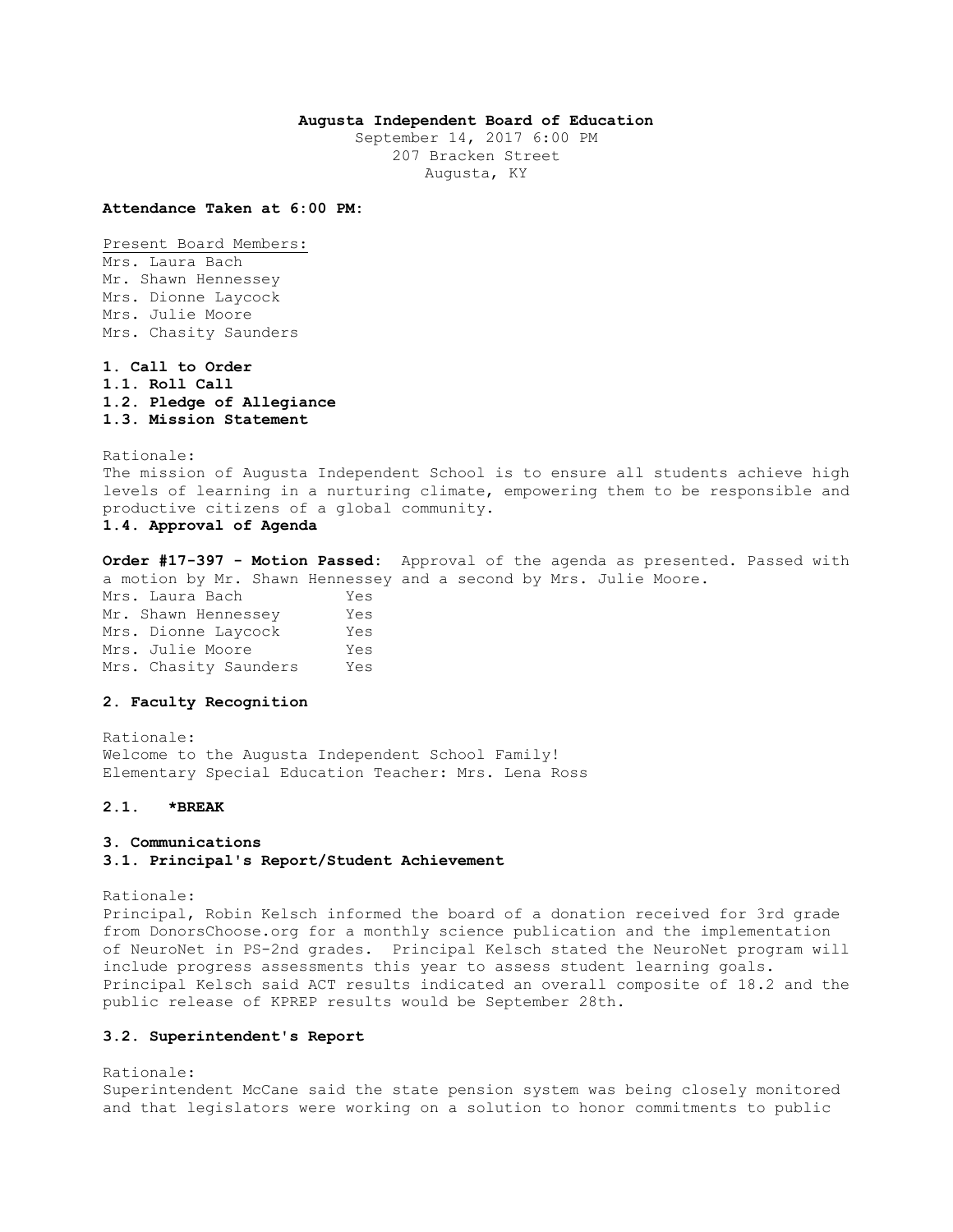employees, while putting the pension system on a suitable path for the future. Superintendent McCane said a special legislative session will take place in the next 30 to 60 days and a reform package is expected to be made public soon. Superintendent McCane reported the state budget director informed state officials if there is no pension reform as it relates to the County Employees' Retirement System (CERS), the rates employers will have to pay into CERS will increase by more than 50% from the current 2018 fiscal year to the next fiscal year. Board members were informed A.I.S. is collaborating with Morehead State

University to provide dual credit options to high school students next semester, the submission of a Hayswood Foundation Grant on behalf of the Augusta Independent Education Foundation, Inc. for Chromebooks and Superintendent McCane's 2017-2018 PGP Goals.

# **3.3. Personnel**

Rationale: **Classified Substitute Hire** Cecilia Fite **Certified Hire** Lena Ross **Resignation** Aaron Linville: Head Tennis Coach

### **3.4. Attendance/Enrollment**

Rationale: Enrollment P-12: 304 Enrollment K-12: 287 August Attendance: 97.30%

# **3.5. Citizens**

**3.6. Board Members** 

### **4. Business Action/Discussion Items**

#### **4.1. Approve Monthly Budget Report**

Rationale: General Fund Revenue receipts for the first two months totaled \$207,000. Local Revenue: \$3,700 has been collected for tuition. \$2,400 has been received from PSC taxes, while \$1,600 as collected for motor vehicle taxes. The fitness center has collected \$340 in dues. State Revenue: SEEK funding accounted for nearly \$198,000, while \$1,050 was received for revenue in lieu of taxes from the state. Federal Revenue: No federal revenue was received. Expenditures through the first two months totaled \$194,000 School Budget: The school's budget is \$19,750. Through August, \$6,300 was spent, with another \$750 obligated. \$1,700 was expended on assessment software, \$1,400 on copying and printing costs, \$1,200 on general supplies, \$875 on dues and fees, and \$800 on technology supplies. Maintenance Budget: Expenses totaled \$54,000 after two months. Expenses included \$31,000 for property insurance, \$11,100 on salaries and benefits, \$6,400 on utility services, \$3,500 on repairs and maintenance, \$1,100 on general supplies, and \$800 on professional services. 22% of the maintenance budget has been utilized.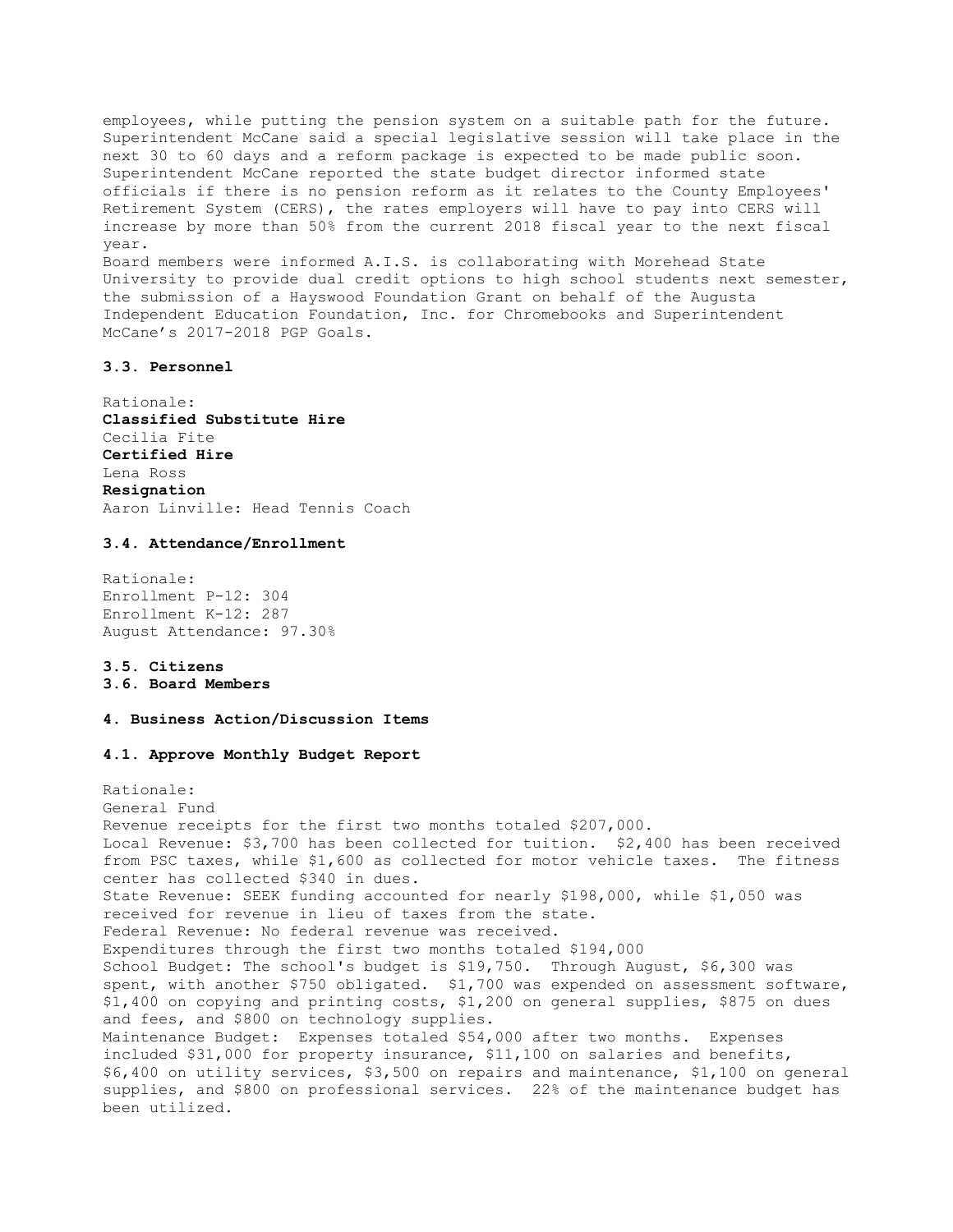Transportation Budget: Through August, costs were at approximately \$13,000. \$5,700 was expended on salaries and benefits, \$5,500 on fleet insurance, \$900 on diesel fuel, and \$375 on supplies/services/fees. 13% of the transportation budget has been utilized. For the general fund, receipted exceeded expenditures by approximately \$13,000. Special Revenue Fund \$2,000 as received from Neediest Kids of All (NKOA) to help provide clothing/eyewear to students whose families request assistance. Districts are still awaiting the final federal grant award amounts for 2017-18. Food Service Fund Food service revenue for August totaled \$1,600. That was generated through local revenue. Expenses totaled about \$6,600, including \$2,900 was for salaries, \$2,300 on dues and fees, and \$1,400 on food and supplies. The food service balance as of August 31 was -\$5,000.

**Order #17-398 - Motion Passed:** Approve Monthly Budget Report passed with a motion by Mrs. Dionne Laycock and a second by Mrs. Chasity Saunders.

Mrs. Laura Bach Yes Mr. Shawn Hennessey Yes Mrs. Dionne Laycock Yes Mrs. Julie Moore Yes Mrs. Chasity Saunders Yes

#### **4.2. 2017-2018 Working Budget**

#### Rationale:

2017-2018 Working Budget

The Working Budget is the final projection for the current fiscal year with significant and known conditions. SEEK funding has been established, a solid estimate of ADA is available, and staffing is place. Other planned activities are finalized as the clarity of the budget situation has improved. Grant awards have been received and are budgeted appropriately. General Fund Revenues

The beginning fund balance for 2017-18 now stands at \$364,098, an increase \$63,500 over the previous year due to the increase in Average Daily Attendance. Local tax revenues are budgeted to increase only \$8,971 in General Fund because several delinquent payments were received in 2016-17 in Public Service Tax for owed for tax years 2014 and 2015. SEEK revenue is projected to increase \$77,000 due to increased ADA and increased funding for special education. ADA is estimated at 268.0, and a 96% attendance rate. This is an additional growth of 14 over 2016-17. All other revenue items are expected to be at virtually the same level as is 2016-17 with the exception of the transfer from the Capital Outlay Fund. This transfer is budgeted at \$8,960 compared to last year's actual transfer of \$22,408. Potentially another \$22,600 could be transferred. We need to gain more clarity on the legislation passed last spring limiting these transfers. Total current revenue is expected to increase \$71,800. Expenditures

Salary increases in this budget are based on the experience step for both classified and certified personnel and an increase of 2% to the salary schedules. There is an additional certified position added this year. Salaries are budgeted at \$1,455,000 compared to last year's actual of \$1,348,000. Due to grants decreasing or staying at the same levels for several years the General Fund has to support some of them to some level. This year's level of support is estimated below. This is a decrease from last year since the FRC/Community Education functions have been combined.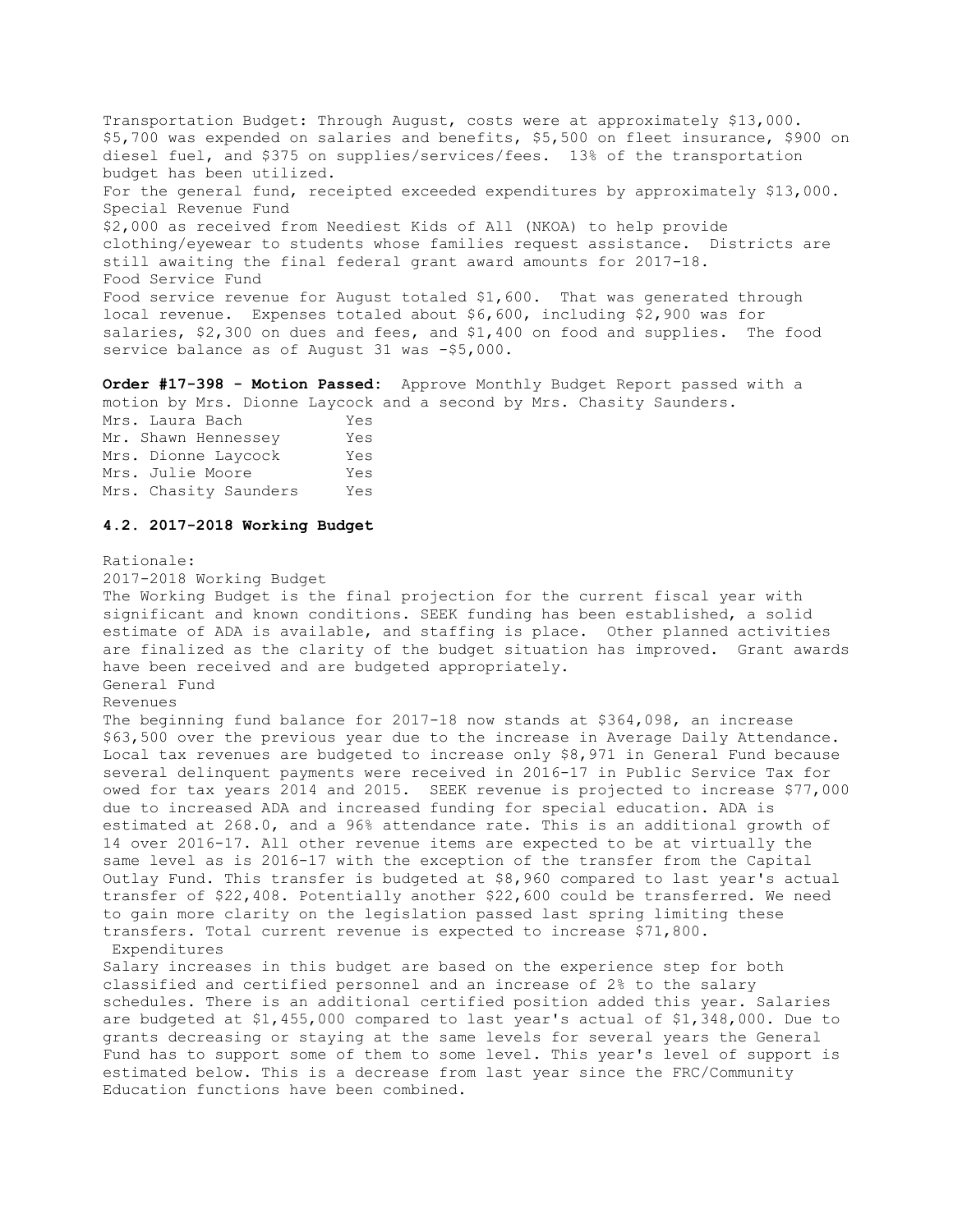Community Education \$600 ESS \$1505 Gifted \$4953 Preschool \$1200 Title 1 \$15,903 Title 2 \$4100

The school's instructional budget remains at \$19,750. Other operational costs such as utilities, maintenance, fuel, insurance, etc. are budgeted based on historical trends and are budgeted at the same levels as the previous year. The extraordinary expenditures for the building are not expected this year. Transfer tuition is budgeted at \$46,000. Total budgeted expenditures are \$2,533,133, \$141,000 more than 2016-17. The projected ending fund balance is \$358,431 equivalent to 12.4% of General Fund expenditures. Special Revenue Fund The budgets in the Special Revenue Fund are dictated by state and federal grant awards. The personnel that are paid from these grants have been budgeted using the new salary and benefit levels. Many grants are decreasing or not increasing and are inadequate to fund these personnel. The excess costs of \$28,261 have been budgeted in General Fund. Practically all prior year grants were completely expended by 6/30/16, so little or no carryover funds are available. There is \$479,900 budgeted in local, state and federal grants compared to \$501,300 spent in 2016-17. District Activity Fund The district activity fund is budgeted using the fundraising and donation revenue equivalent to 2016-17. Capital Outlay Fund Revenue of \$26,800 is budgeted in Capital Outlay, (\$100 per child in ADA). \$8,960 will be transferred to be used to the General Fund to be used for current operating expense and the remaining \$17,840 will be in the fund balance. Building Fund This year's revenue is \$104,922 (\$76,805 state/\$28,117 local). \$100,144 is budgeted for local debt service. The remaining \$4,778 will be in the fund balance. Debt Service Fund This is a transfer fund to record debt payments. The local debt service requirement is \$100,144. Food Service Fund The Food Service Fund broke even for 2016-17. Revenues for 2017-18 are budgeted at an increase of \$6100. In addition, a reduction in labor costs is anticipated. An ending fund balance of \$6,030 is being projected.

#### **4.3. Approve Monthly Facilities Report**

Rationale: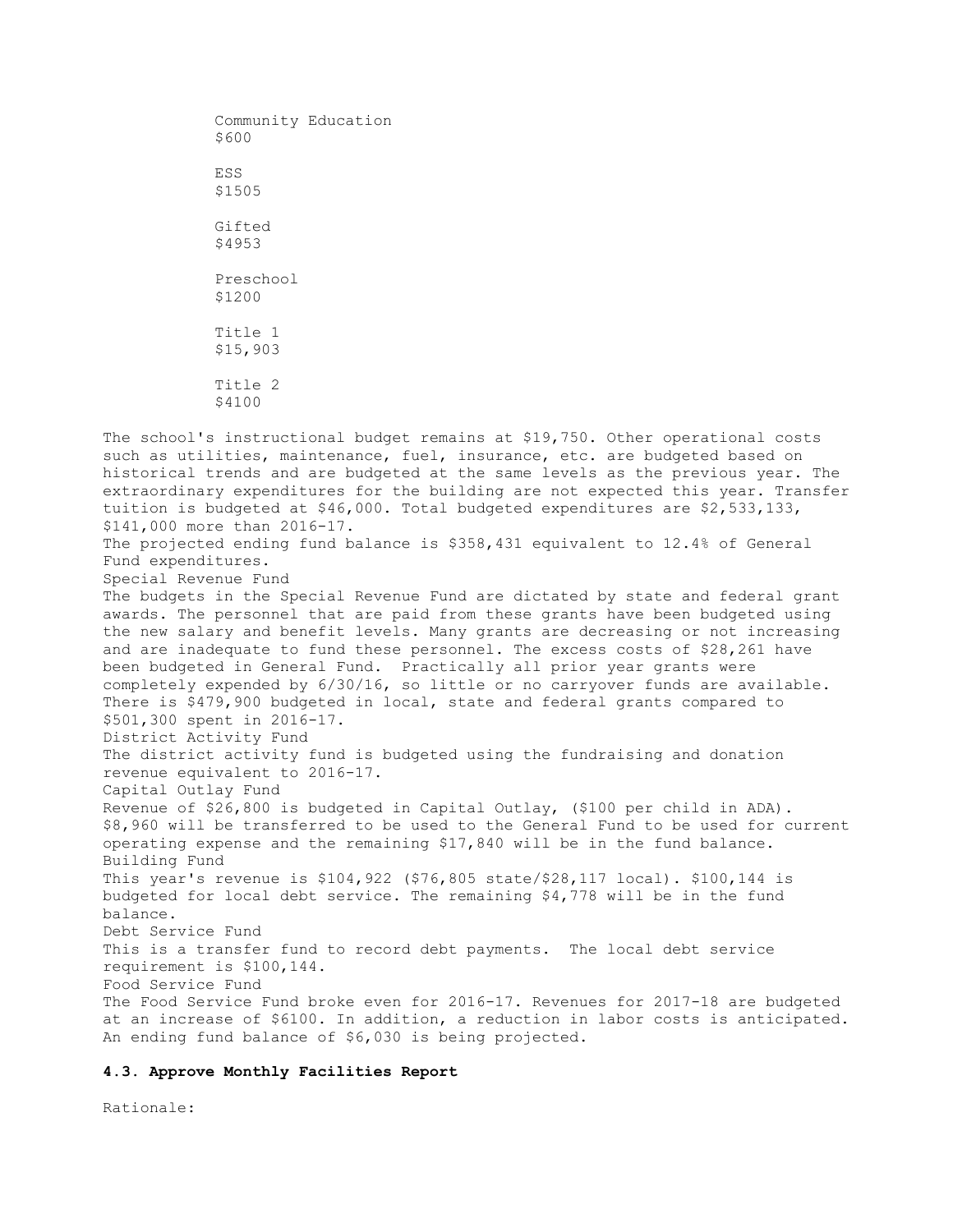Monthly Maintenance:

- Installed new switch on volleyball net
- Repaired milk cooler in cafeteria
- Prepared building & grounds for Annual Alumni Dinner
- Replaced air conditioner filters
- Repaired parapet wall on roof between gym and cafeteria (R.J. Construction)
- Replaced outlet for warmer in cafeteria

**Order #17-399 - Motion Passed:** Approve Monthly Facilities Report passed with a motion by Mr. Shawn Hennessey and a second by Mrs. Chasity Saunders.

| Mrs. Laura Bach       | Yes |
|-----------------------|-----|
| Mr. Shawn Hennessey   | Yes |
| Mrs. Dionne Laycock   | Yes |
| Mrs. Julie Moore      | Yes |
| Mrs. Chasity Saunders | Yes |

### **4.4. Approve Special Education Emergency Certification for 2017-2018**

Rationale: Mrs. Lena Ross will be emergency certified for special education during the 2017-2018 school year. EPSB will award an emergency certification for one year. The district did not receive any special education certified applicants for the position. Mrs. Ross holds an elementary education certificate and is enrolled in a Master's Program to obtain special education certification.

**Order #17-400 - Motion Passed:** Approve Special Education Emergency Certification for 2017-2018 passed with a motion by Mrs. Julie Moore and a second by Mrs. Dionne Laycock.

Mrs. Laura Bach Yes Mr. Shawn Hennessey Yes Mrs. Dionne Laycock Yes Mrs. Julie Moore Yes Mrs. Chasity Saunders Yes

#### **4.5. Approve Consumer Science Adjunct Instructor Certification for 2017-2018**

**Order #17-401 - Motion Passed:** Approve Consumer Science Adjunct Instructor Certification for 2017-2018 passed with a motion by Mrs. Dionne Laycock and a second by Mrs. Chasity Saunders.

Mrs. Laura Bach Yes Mr. Shawn Hennessey Yes Mrs. Dionne Laycock Yes Mrs. Julie Moore Yes Mrs. Chasity Saunders Yes

## **5. Business Consent Items**

**Order #17-402 - Motion Passed:** Approval of the Business and Consent items as presented passed with a motion by Mr. Shawn Hennessey and a second by Mrs. Julie Moore. Mrs. Laura Bach Yes Mr. Shawn Hennessey Yes Mrs. Dionne Laycock Yes